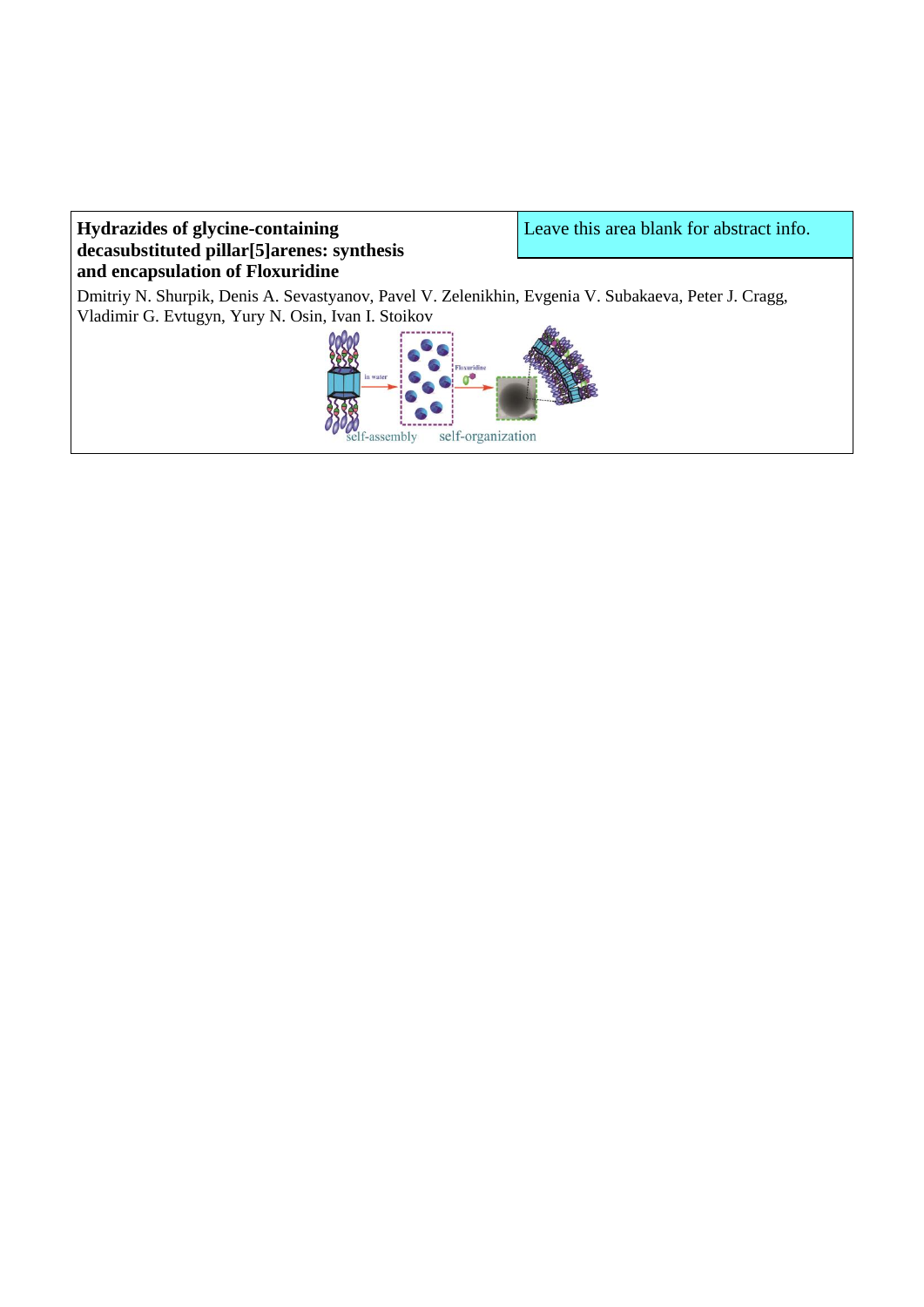

# Tetrahedron Letters

journal homepage: www.elsevier.com

# Hydrazides of glycine-containing decasubstituted pillar[5]arenes: synthesis and encapsulation of Floxuridine

Dmitriy N. Shurpik<sup>a</sup>, Denis A. Sevastyanov<sup>a</sup>, Pavel V. Zelenikhin<sup>b</sup>, Evgenia V. Subakaeva<sup>b</sup>, Peter J. Cragg<sup>c</sup>, Vladimir G. Evtugin<sup>d</sup>, Yuriy N. Osin<sup>d</sup> and Ivan I. Stoikov<sup>a, \*</sup>

*<sup>a</sup> Kazan Federal University, A.M. Butlerov Chemistry Institute, 420008 Kremlevskaya, 18, Kazan, Russian Federation*

*b Institute of Fundamental Medicine and Biology, Kazan Federal University, 420008 Kremlevskaya, 18, Kazan, Russian Federation*

*c School of Pharmacy and Biomolecular Sciences, University of Brighton, Huxley Building, Moulsecoomb. Brighton, East Sussex BN2 4GJ, UK*

*d Interdisciplinary Centre for Analytical Microscopy, Kazan Federal University, 420008 Kazan, Kremlevskaya 18, Russian Federation*

## ARTICLE INFO ABSTRACT

*Article history:* Received Received in revised form Accepted Available online *Keywords:* pillar[5]arene

self-assembly TEM macrocyclic receptors Floxuridine

### **Introduction**

———

The problem of increasing efficacy of antitumor therapy has recently become acute due to the growth in the number of oncological diseases [1]. Surgical therapy, chemotherapy and immunotherapy are the main methods used in cancer treatment [2a] yet the high toxicity, low bioavailability, poor water solubility, low therapeutic indices, and non-targeted delivery of antitumor drugs to cancer cells remain the main disadvantages of antitumor therapy [2b]. In this regard, development of new watersoluble molecular capsules capable of increasing the solubility and reducing the toxicity of antitumor drugs is an urgent task for supramolecular chemistry to address [2c]. Supramolecular complexes based on such receptors can be applied to a number of problems related to bioavailability and targeted action of the therapeutic agents [2]. In the last decade [3], several macrocyclic structures have been developed and successfully incorporated in supramolecular drug delivery systems [4]. However, poor aqueous solubility, which significantly narrows the therapeutic window, remains a main problem in the application of macrocyclic hosts [3]. Amphiphilic macrocycles capable of

Hydrazides of glycine-containing decasubstituted pillar[5]arenes were synthesized and characterized. Dynamic light scattering (DLS) and transmission electron microscopy (TEM) showed that self-assembly into monodisperse spherical nanoparticles (28 nm) was typical in water for pillarene hydrazides containing glycylglycide fragments  $(1\times10^{-3}$  M). Binding of the antitumor drug Floxuridine in water by the substituents of the macrocycle was established by NMR spectroscopy. It was shown by DLS and TEM, that heating of the macrocycle-Floxuridine system in a 1:1 ratio at  $1\times10^{-4}$  M led to its self-organization into monodisperse spherical particles 132 nm in diameter.

2009 Elsevier Ltd. All rights reserved.

association and aggregation are considered to be the main solution to the above problem [5]. Therefore, we propose to use water-soluble decasubstituted pillar[5]arene derivatives incorporating fragments of glycine. It is well known [6] that structural proteins such as elastin and collagen contain a high proportion of glycine residues and that collagen fibrils are components of the intercellular matrix which binds cells in tissues [6b]. In this work, we report the first example of the use of water-soluble pillar[5]arene derivatives containing peptide fragments as self-assembling biomimetic systems [7] for drug delivery.

Previously, we developed a technique [8] to introduce glycine fragments into the pillar[5]arene structure. Macrocycles **3** and **4** were obtained by hydrazinolysis, in yields of 78% and 82%, respectively, from decaethers **1** and **2**. Hydrazide fragments were employed as they may allow the target macrocycles to form additional intra- and intermolecular hydrogen bonds [6c]. The polarity of the amide groups and the ability to protonate the terminal amino groups will increase the solubility of the substituted macrocycles in water.

Corresponding author. Tel.: +7-8432-337463; fax: +7-8432-752253; e-mail: Ivan.Stoikov@mail.ru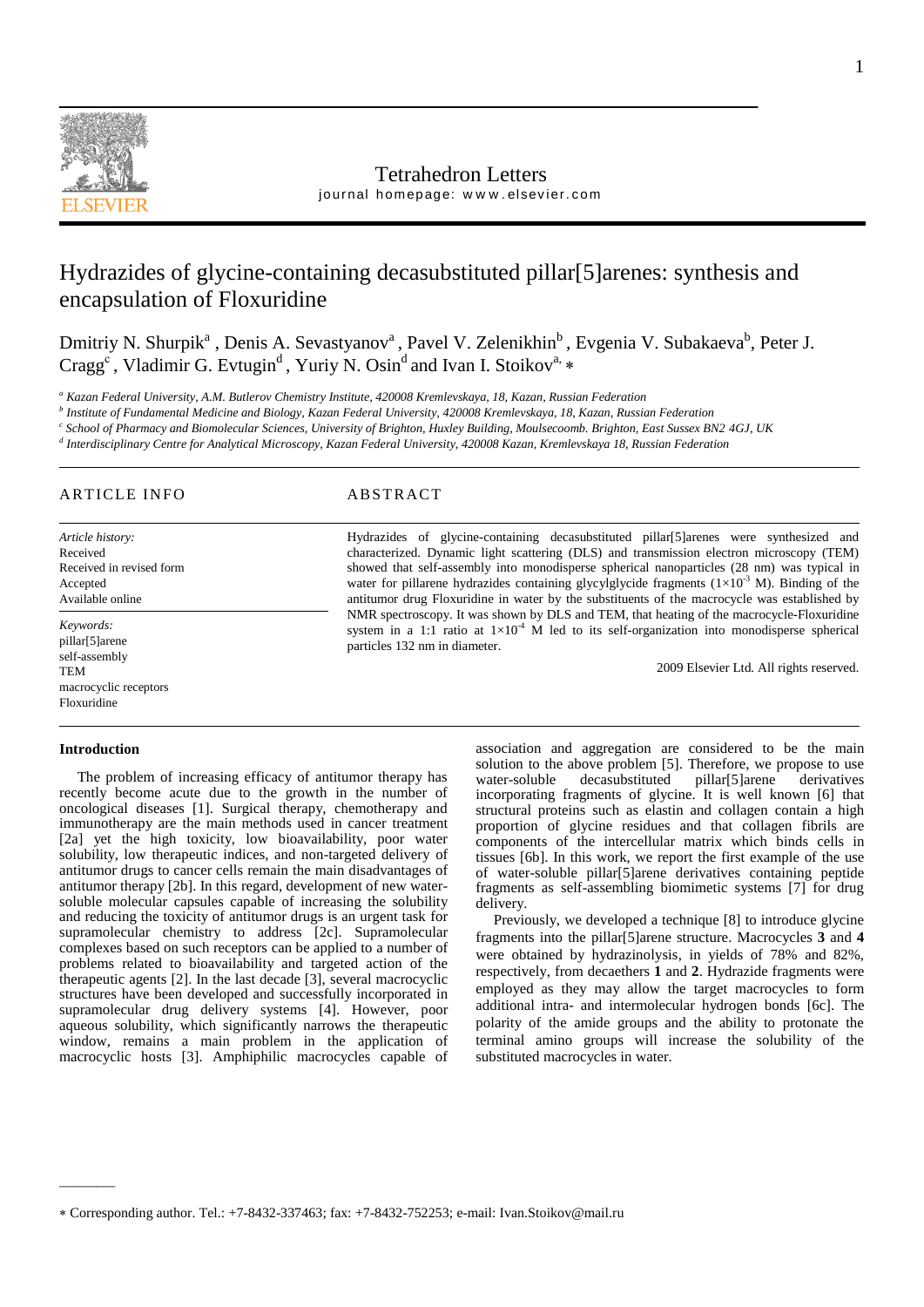

**Figure 1.** Synthesis of the macrocycles **3** and **4**: the sketch represents pillar[5]arene **4** self-assembly and self-organization of the **4** / **FUDR** system into monodisperse spherical particles

The reactions were carried out in a 3:1 mixture of methanol / DMF at ambient temperature for 72 hours. Then self-association of macrocycles **3** and **4** and their aggregation with the antitumor drug 5-Fluorouracil (**5-FU**) and its derivative 5-fluoro-2' deoxyuridine (Floxuridine) (**FUDR**) were studied. These drugs are used to treat colorectal cancer, liver and stomach cancer [9], but their high toxicity causes a large number of side-effects, e.g. mouth ulcers, nausea, vomiting, hair loss, stomach ulcers, yellowing of the skin and eyes.

Self-association studies of macrocycles **3** and **4** were carried out in water using DLS. Introduction of ten acetohydrazide fragments, in the case of **3**, appeared insufficient for dissolution of the macrocycle in water but the introduction of ten acetamidacetohydrazide fragments (**4**) led to formation of a homogeneous aqueous system. Macrocycle **4** self-associated in water in a concentration range of  $1\times10^{-3}$  to  $1\times10^{-5}$  M with monodisperse associates (PDI  $= 0.11$ , hydrodynamic diameter of 27.5 nm) were observed at  $1\times10^{-3}$  M. According to the TEM data, self-associated aggregates of **4** were tightly packed and characterized by a spherical shape with an average particle diameter of 28 nm (Fig. 2a and 2c).



**Figure 2.** TEM images of pillar[5]arene **4** self-associated aggregates  $((a)$  and  $((c))$  and of pillar<sup>[5]</sup>arene **4** / **FUDR** associates  $((b)$  and  $((d))$ in water  $(1\times10^{-3}M)$ . (a) and (b): 500 nm scale, (c) and (d): 200 nm scale.

The interaction of pillar[5]arene **4** with **5-FU** and **FUDR** was studied by DLS, UV-vis and <sup>1</sup>H, <sup>13</sup>C, 2D NMR spectroscopy. No shifts of the absorption maxima were observed after the addition of the macrocycle **4** to 5**-FU** or **FUDR** by UV-vis spectroscopy. In the case of **FUDR**, a hypochromic effect in the region of 295 nm was found. The phenomena are complicated by light scattering, resulting in a rising baseline, making interpretation of the UV-vis data more difficult. This might be due to the aggregation of **FUDR** with pillar[5]arene **4**.

The DLS investigations of the aggregates showed that a polydisperse system was formed from the **4** / **FUDR** system in ratios of 1:1, 1:5, 1:10, 5:1, and 10:1 over a concentration range of  $1 \times 10^{-3}$  to  $1 \times 10^{-5}$  M. However, monodisperse (PDI = 0.11) aggregates with a hydrodynamic diameter of 131.8 nm were formed for both compounds after 30 min of heating the **4** / **FUDR** system (1:1 ratio,  $1\times10^{-4}$  M)) at 50 °C (ESI). Thus, selforganization of the pillar[5]arene **4** with **FUDR** into monodisperse particles was observed only if the mixture was heated. With the concentration increased to  $1\times10^{-3}$  M and the ratio of the macrocycle **4** / **FUDR** changed to 1:5, 1:10, 5:1, and 10:1, the aggregate diameter increased to 268.8 nm and PDI sharply to 0.50. A polydisperse colloidal system was formed at a concentration of  $1 \times 10^{-2}$  M for the 1:1 mixture of 4 and **FUDR**.

Unfortunately, the study of the interaction of macrocycle **4** with **FUDR** by <sup>1</sup>H NMR spectroscopy did not allow the nature of the interaction to be determined because of the changing position of the chemical shifts assigned to the guest and host. This is mainly due to signal overlap and broadening spectral lines from the formation of the association of macrocycle **4**. Therefore, 2D  ${}^{1}$ H- ${}^{1}$ H NOESY NMR (Fig.3) and 2D DOSY spectroscopy and as <sup>19</sup>F NMR spectroscopy of the antitumor drugs, alone and in mixtures with macrocycle **4** were used to confirm the formation of the associate.

**Figure 3.** The 2D <sup>1</sup>H-<sup>1</sup>H NOESY NMR spectrum of the **4** / **FUDR** complex (1:1,  $1 \times 10^{-3}$  M) in D<sub>2</sub>O at 25 °C and the proposed structure of the complex.



Cross-peaks between the  $H^5$  protons (methylene groups of acetohydrazide fragments) of pillar<sup>[5]</sup> arene 4 and  $\mathbf{H}^{\text{b}}$ ,  $\mathbf{H}^{\text{d}}$  and  $\mathbf{H}^{\text{c}}$ protons of the deoxyribose fragment of **FUDR** were observed in the  $2D<sup>1</sup>H<sup>-1</sup>H NOESY NMR spectrum of the 1:1 mixture of 4 and$ **FUDR**  $(1 \times 10^{-3}$  M) (Fig. 3). The formation of the **4** / **FUDR**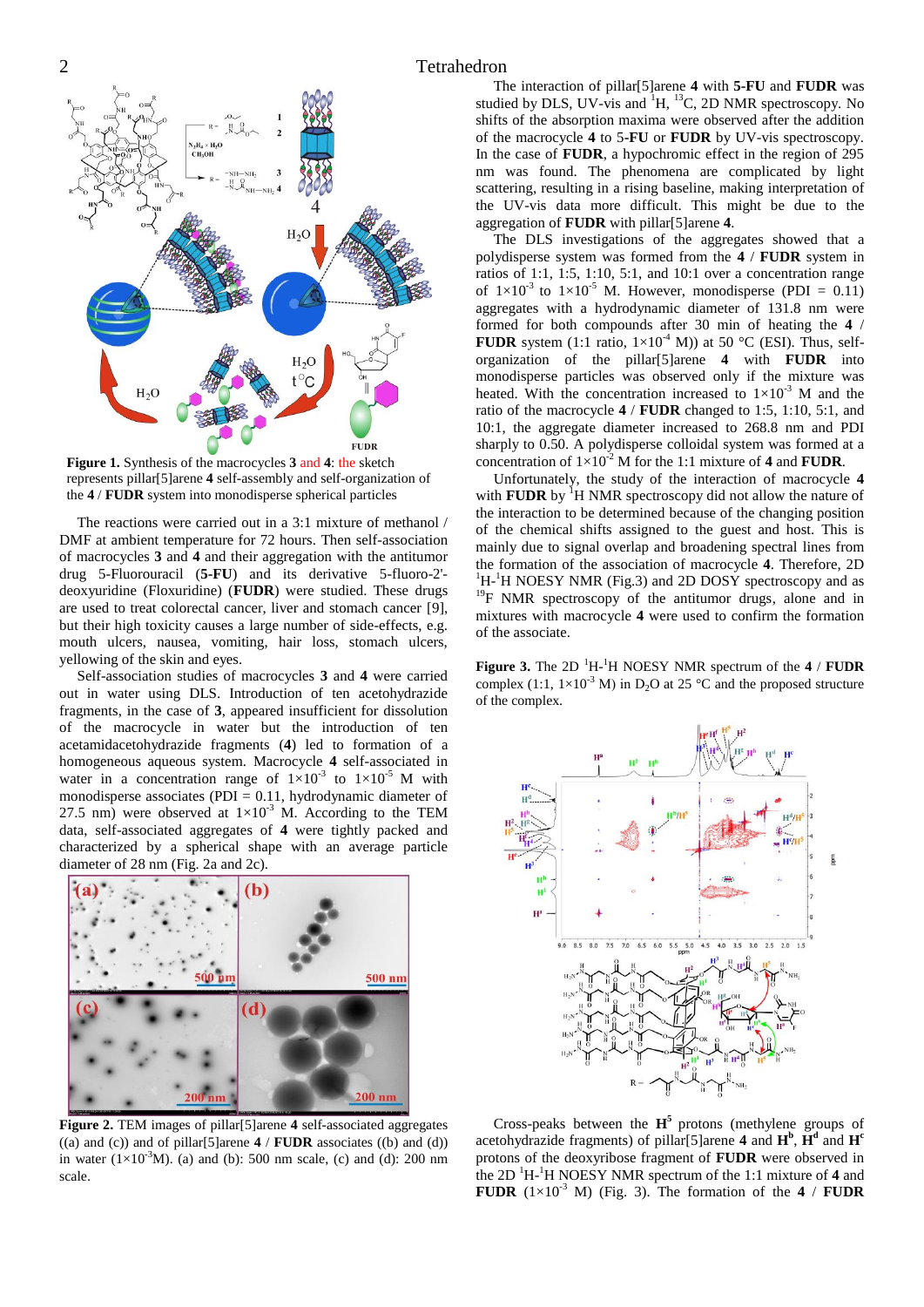associate was additionally confirmed by 2D DOSY spectroscopy (ESI). Diffusion coefficients of  $1 \times 10^{-3}$  M **4**, **FUDR** and **4** / **FUDR** were determined at 298 K (ESI). The DOSY spectrum of the 1:1 mixture of **4** and **FUDR**  $(1 \times 10^{-3} \text{ M})$  showed the presence of only a single species of particles with a diffusion coefficient below that of the macrocyclic ligand **4** and the antitumor drug **FUDR**. A significant decrease in the diffusion rate of **4** / **FUDR** is an additional argument in favor of the formation of stable associates between **4** and **FUDR**.

According to the TEM data, associates of pillar[5]arene **4** with **FUDR** are characterized by a spherical shape and average diameter of 130 nm (Fig.2b and 2d.). No cross-peaks in the 2D <sup>1</sup>H-<sup>1</sup>H NOESY NMR spectrum between the protons of macrocycle **4** and proton ( $\delta = 8.02$  ppm) of the fluorouracil fragment in **FUDR** was observed. This made it possible to propose the formation of the associate due to hydrogen bonds between the fragments of deoxyribose in **FUDR** and the amide and hydrazide groups of the pillar[5]arene **4**. The absence of significant displacements of the **FUDR** proton signals in the <sup>1</sup>H NMR spectrum indicated that the substrate molecules did not enter the hydrophobic cavity of the macrocycle **4** [10a]. Studying the <sup>19</sup>F NMR spectra with proton decoupling of **5-FU**, **FUDR** and **4** / **5-FU** and **4** / **FUDR** mixtures is a convenient way to confirm this hypothesis because **5-FU** and **FUDR** molecules contain a single fluorine atom that is detected by  ${}^{19}$ F NMR spectroscopy. If **5-FU** and **FUDR** molecules are included in the cavity of pillar[5]arene **4**, the fluorine atom is shielded and its signal shifts to a strong field [10 b, c]. Study on the **4** / **5-FU** system in a 1:1 ratio  $(1\times10^{-3}$  M) showed no displacement of the <sup>19</sup>F signals vs. initial value of the fluorine signal of **5-FU** ( $\Delta\delta \sim 0.02$  ppm) (Fig. 4). However, in case of the  $\overline{4}$  / **FUDR** system (1:1 ratio,  $1 \times 10^{-3}$ M), the fluorine signal was shifted by  $\Delta\delta \sim 1.30$  ppm (Fig.4) against that in free **FUDR**. Based on this, it can be concluded that the downfield shift of the fluorine signal in the system of **4** / **FUDR** indicates no inclusion of the **FUDR** molecule in the cavity of the macrocycle **4**. De-shielding of the fluorine atom is caused by formation of the hydrogen bonds of the deoxyribose moiety and fluorine atom with the amide groups of pillar[5]arene **4**.



**Figure 3.** <sup>19</sup>F NMR spectra with proton decoupling  $(1\times10^{-3}$  M) in D2O at 25 °C: 1) **FUDR**; 2) **4** / **FUDR** in the 1:1 ratio; 3) **5-FU**; 4) **4** / **5-FU** in the 1:1 ratio.

Further confirmation of this hypothesis was found in the additional study of the 2D  ${}^{1}H-{}^{1}H$  NOESY NMR spectrum of the 1:1 mixture of **4** and deoxyribose  $(1 \times 10^{-3} \text{ M})$  (ESI). Cross-peaks between protons  $H^5$ ,  $H^4$  and  $H^3$  (the methylene groups of acetohydrazide and acetamide fragments) of pillar[5]arene **4** and the deoxyribose protons in the 2D 1H-1H NOESY NMR spectrum of the 1:1  $4$ /deoxyribose mixture  $(1 \times 10^{-3}$  M)

undoubtedly indicate formation of the **4**/deoxyribose associate by intermolecular hydrogen bonds between amide fragments of pillar[5]arene **4** and deoxyribose protons. The orientation of the **FUDR** molecule inside pillar[5]arene **4** was studied by computational methods and found to be in agreement with the NMR interpretation (ESI).

A series of experiments to assess the viability of cells under treatment with pillar[5]arenes **3** and **4** was carried out. Survival was determined after incubation of the cells with the pillar[5]arenes for 24, 48 and 72 h. In the samples, cells survival was expressed in relative units against the control with no pillar<sup>[5]</sup>arenes. In the study of compound **3** (25 and 50  $\mu$ g / ml), an appropriate amount of deionized water was added to the control. Compound **3** appeared to be more toxic than **4** with a decreased survival at a concentration of 25-50 μg/ml. Pillar[5]arene **4** (250 and 500 μg/ml) was non-toxic throughout the 24 h treatment. A small concentration-dependent viability suppression was found for incubation times of 48 h and 72 h. In general, the toxicity of **4** is weak even at high concentration (ESI).

In conclusion, water-soluble decasubstituted pillar[5]arenes containing hydrazide fragments of glycine and glycylglycine were synthesized for the first time. DLS showed that  $1\times10^{-3}$  M pillar[5]arene **4** containing acetamidacetohydrazide fragments formed monodisperse associates in aqueous solution with a PDI of 0.11 and a hydrodynamic diameter of 27.5 nm. Association of macrocycle **4** with the antitumor drug 5-fluoro-2'-deoxyuridine (**FUDR**) was demonstrated by DLS, UV-vis and  ${}^{1}H$ ,  ${}^{13}C$ , 2D NMR spectroscopy. As a result of 1:1 association, monodisperse nanosized particles with a PDI of 0.11 and a hydrodynamic diameter of 131.8 nm at  $1\times10^{-4}$  M were formed by both compounds. The formation of nano-sized particles with a diameter of 130 nm was shown by TEM. The formation of the **4** / **FUDR** associates occurred as "head to head" species with the fluorine atom directed towards the macrocyclic cavity of the pillar[5]arene and the deoxyribose **FUDR** fragment outwards as followed from the 2D  ${}^{1}H - {}^{1}H$  NOESY and  ${}^{19}F$  NMR spectroscopy.

### **Acknowledgments**

The study was funded by RFBR according to research project № 18-03-00315. The authors are grateful to the staff of the Spectral-Analytical Center of Shared Facilities for Study of Structure, Composition and Properties of Substances and Materials of the A.E. Arbuzov' Institute of Organic and Physical Chemistry of the Kazan Scientific Center of the Russian Academy of Sciences for their research and assistance in discussion of the results. The study on the spatial structure of the compounds by NMR spectroscopy was funded by a subsidy of the Russian Government Program of Competitive Growth of Kazan Federal University among the World's Leading Academic Centers.

### **References and notes**

1. (a) Lewis, J. D.; Scott, F. I.; Brensinger, C. M.; Roy, J. A.; Osterman, M. T.; Mamtani, R.; Bewtra, M.; Chen, L.; Yun, H.; Curtis, J. R. *Am. J. Gastroenterol*. **2018**, 113, 405-417; (b) Hidai, C.; Kitano, H. *Diseases*. **2018**, 6, 57-69; (с) Ahmed, M.; Chaudhari, K.; Babaei-Jadidi, R.; Dekker, L. V.; Nateri, A. S. *Stem Cells.* **2017**, 35, 839-850.

2. (a) Masood, F. *Mater. Sci. Eng., C.* **2016**, 60, 569-578; (b) Singh, R.; Lillard, Jr. J. W. *Exp. Mol. Pathol.* **2009**, 86 (3), 215-223; (с) Blanco, J. L. J.; Benito, J. M.; Mellet, C. O.; Fernández, J. M. G. *J. Drug deliv. Sci. tec.* **2017**, 42, 18-37.

3. (a) Jie, K.; Zhou, Y.; Yao, Y.; Huang, F. *Chem. Soc. Rev.* **2015**, 44, 3568- 3587; (b) Cottet, K. Marcos, P. M.; Cragg, P. J. *Beilstein J. Org. Chem*. **2012**,